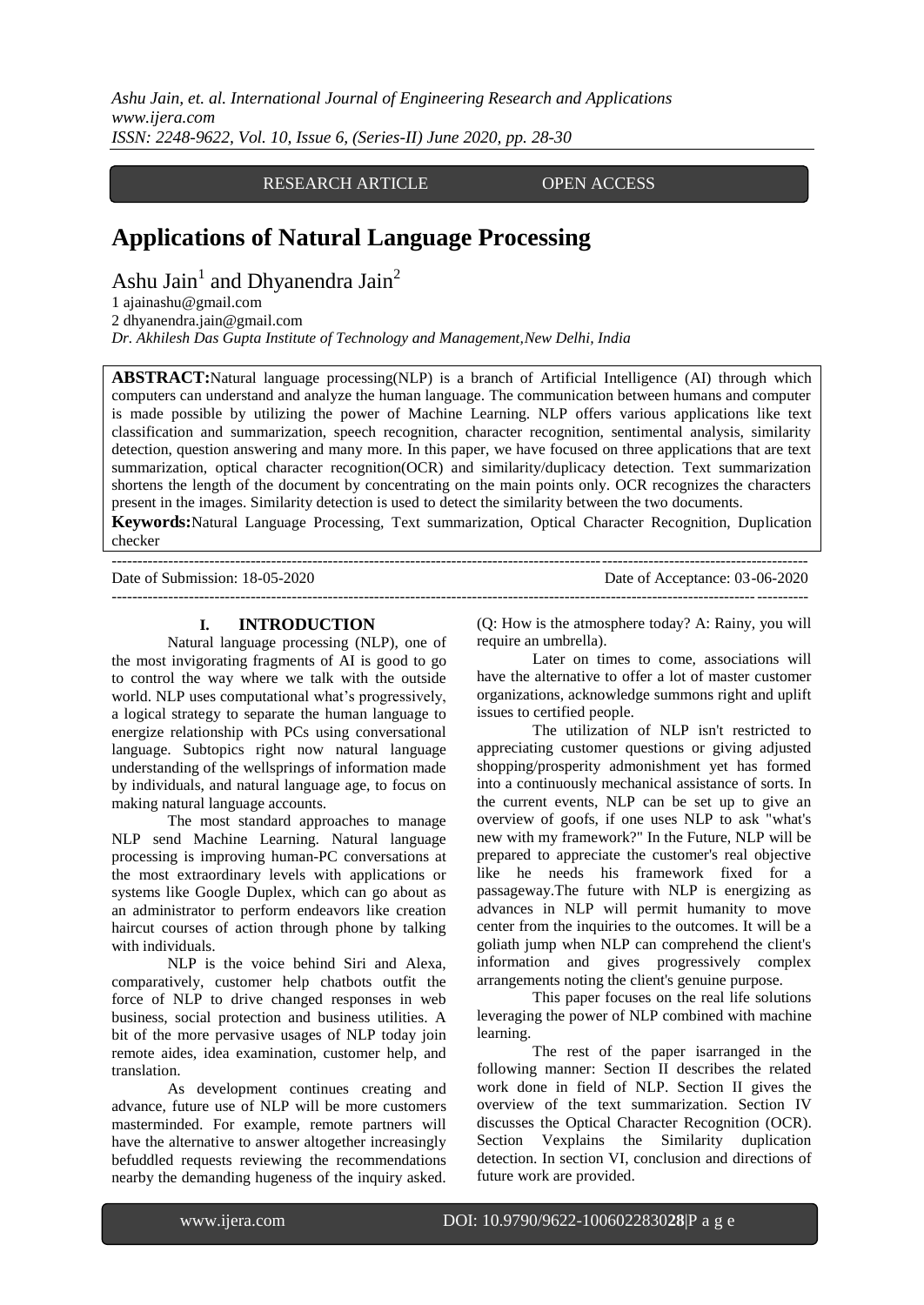# **II. RELATED WORK**

There are various models proposed in the literature for the applications of NLP. Few important studies have been discussed here. [Strobelt et](https://ieeexplore.ieee.org/author/38108845300)  [al](https://ieeexplore.ieee.org/author/38108845300) [1]overviewed and tried the adequacy of basic text featuring procedures, both separately and in blend, to find how to boost jump out impacts while limiting visual obstruction between strategies. They examined the upsides and downsides of various mixes as a structure rule to pick text featuring procedures for text watchers. Lin et al [2] proposed POME (Pattern-based Opinion MinEr), a methodology that uses characteristic language parsing and design coordinating to characterize Stack Overflow sentences alluding to APIs as indicated by seven perspectives (e.g., execution, ease of use), and to decide their extremity (positive versus negative). Their examination showed that POME displays a higher exactness than a best in class procedure (Opiner), as far as both conclusion angle distinguishing proof and extremity evaluation. Raphal et al [3] clarified the review of the different procedures in abstractive text summarization. It incorporates information handling, word installing, essential model engineering, preparing, and approval process.Kolal et al [4] presented a generative probabilistic OCR model that portrays a start to finish process in the loud channel system, advancing from age of genuine content through its change into the loud yield of an OCR framework. Lopresti [5] proposed for estimating the effect of recognition mistakes on the phases of a standard text investigation pipeline: sentence limit identification, tokenization, and grammatical feature labeling. Our approach figures mistake order as an advancement issue resolvable utilizing a various leveled dynamic programming approach. BilenkoandMooney [6] presented a system for improving duplicacy detection utilizing trainable proportions of textual similarity. They proposed to utilize learnable text separation capacities for each database field, and show that such measures are fit for adjusting to the particular thought of similarity that is fitting for the field's space. Basit and Jazrabek [7] answered for the issue of identifying some essential, yet helpful, sorts of configuration level similarities for example, gatherings of exceptionally comparable classes or records. They depicted the strategy for auxiliary clone detection, a model apparatus called Clone Miner that actualizes the strategy and trial results.

#### **III. TEXT SUMMARIZATION**

Text summarization alludes to the strategy of shortening long bits of text. Automatic text summarization is a typical issue in AI and NLP.

Moved by the cutting edge mechanical developments, information is to this century what oil

was to the past one. Today, our reality is parachuted by the get-together and spread of colossal measures of information.

Actually, the International Data Corporation (IDC) ventures that the aggregate sum of advanced information flowing every year around the globe would grow from 4.4 zettabytes in 2013 to hit 180 zettabytes in 2025. That is a great deal of information!

With such a major measure of information coursing in the advanced space, there is have to create AI calculations that can naturally abbreviate longer texts and convey precise outlines that can smoothly pass the proposed messages.

Moreover, applying text summarization decreases understanding time, quickens the procedure of inquiring about for data, and builds the measure of data that can fit in a region.

## **Algorithm for text summarization**

As a rule, text summarization in NLP is treated as an administered AI issue (where future results are anticipated dependent on given information).

Ordinarily, here is the manner by which utilizing the extraction-based way to deal with outline texts can work:

- 1. Acquaint a technique with remove the justified keyphrases from the source archive. For instance, you can utilize grammatical form labeling, words groupings, or other phonetic examples to recognize the keyphrases.
- 2. Accumulate text records with decidedly marked keyphrases. The keyphrases ought to be good to the stipulated extraction method. To build exactness, you can additionally make adversely marked keyphrases.
- 3. Train a double AI classifier to make the text summarization. Some of the highlights you can utilize include:
	- Length of the keyphrase
	- Frequency of the keyphrase
	- The most repeating word in the keyphrase
	- Number of characters in the keyphrase
- 4. At last, in the test expression, make all the keyphrase words and sentences and convey out arrangement for them.

# **IV. OPTICALCHARACTER RECOGNITION (OCR)**

OCR, or optical character recognition, is one of the most punctual tended to PC vision errands, since in certain viewpoints it doesn't require profound learning. In this way, there were distinctive